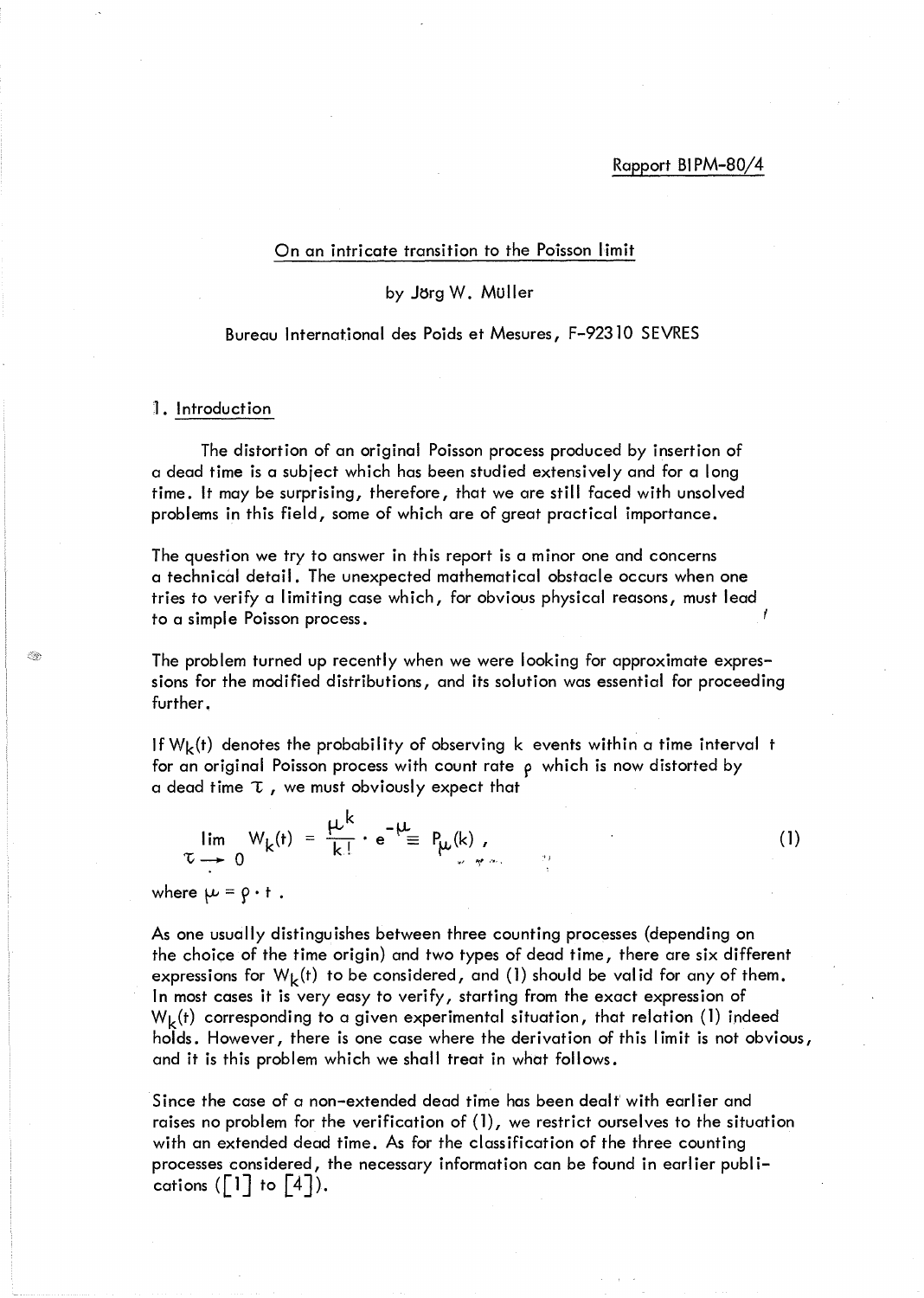It is rather surprising to see that an exact\* formula for  $W_k(t)$  was published as long ago as 1943 by Kosten  $\lceil 5 \rceil$  for the case of an extended dead time. In our usual notation it reads, for  $t > 0$  and  $0 \le k \le K + 1$ ,

$$
W_{k}(t) = \sum_{j=k}^{K+1} \frac{(-1)^{j-k}}{k! (j-k)!} (T_{j-1} \cdot e^{-x})^{j}, \qquad (2)
$$

where K is the largest integer below  $t/\tau$ ,  $x = \rho^{\tau}$  and  $T_s = \rho (t - s\tau) = \mu - sx$ . Three years later a new derivation of the same formula was given by Hole  $\lceil 6 \rceil$  .

In 1951 a slightly different expression was published by Ramakrishnan  $|7|$ apparently for the same problem which reads, for  $0 \le k \le K$ ,

$$
W_{k}(t) = \sum_{j=k}^{K} \frac{(-1)^{j-k}}{k! (j-k)!} (T_{j} \cdot e^{-x})^{j} .
$$
 (3)

This result has also been obtained in quite a different context by Brockwell and Moyal  $|8|$ .

*t*  The difference between the two formulae, which was first rather mysterious, is now well understood and stems from alternative initial conditions (at  $t = 0$ ) to which the authors then (and others much later) paid little attention. In our present terminology (2) describes an equilibrium process, whereas (3) corresponds to an ordinary process, and they are related here by

$$
eq^{W}{}_{k}(t) = q^{W}{}_{k}(t+\tau).
$$

Q.

This is a simple consequence of a surprising relation which exists between the corresponding interval densities first noted in 1974 (cf.  $\left[\begin{smallmatrix} 9 \end{smallmatrix}\right]$  , eq. 33). For a detailed discussion of the above two expressions for  $\mathsf{W}_{\mathsf{k}}(\mathsf{f})$  see now also Libert (  $\lceil 2 \rceil$  or  $\lceil 10 \rceil$  ) .

For the expression given in (2) and (3) the Poisson limit is easy to achieve. Since for  $\tau \rightarrow 0$ 

$$
K \rightarrow \infty , \quad x \rightarrow 0 \quad \text{and } T_{\underset{1}{\phantom{.}}\phantom{.}}\rightarrow \mu ,
$$

we have obviously for both cases

$$
\lim_{\tau \to 0} W_{k}(t) = \frac{\mu^{k}}{k!} \sum_{j=k}^{\infty} \frac{(-\mu)^{j-k}}{(j-k)!} = P_{k}(k).
$$

\* Minor slips or misprints in this and other early formulae are here tacitly corrected.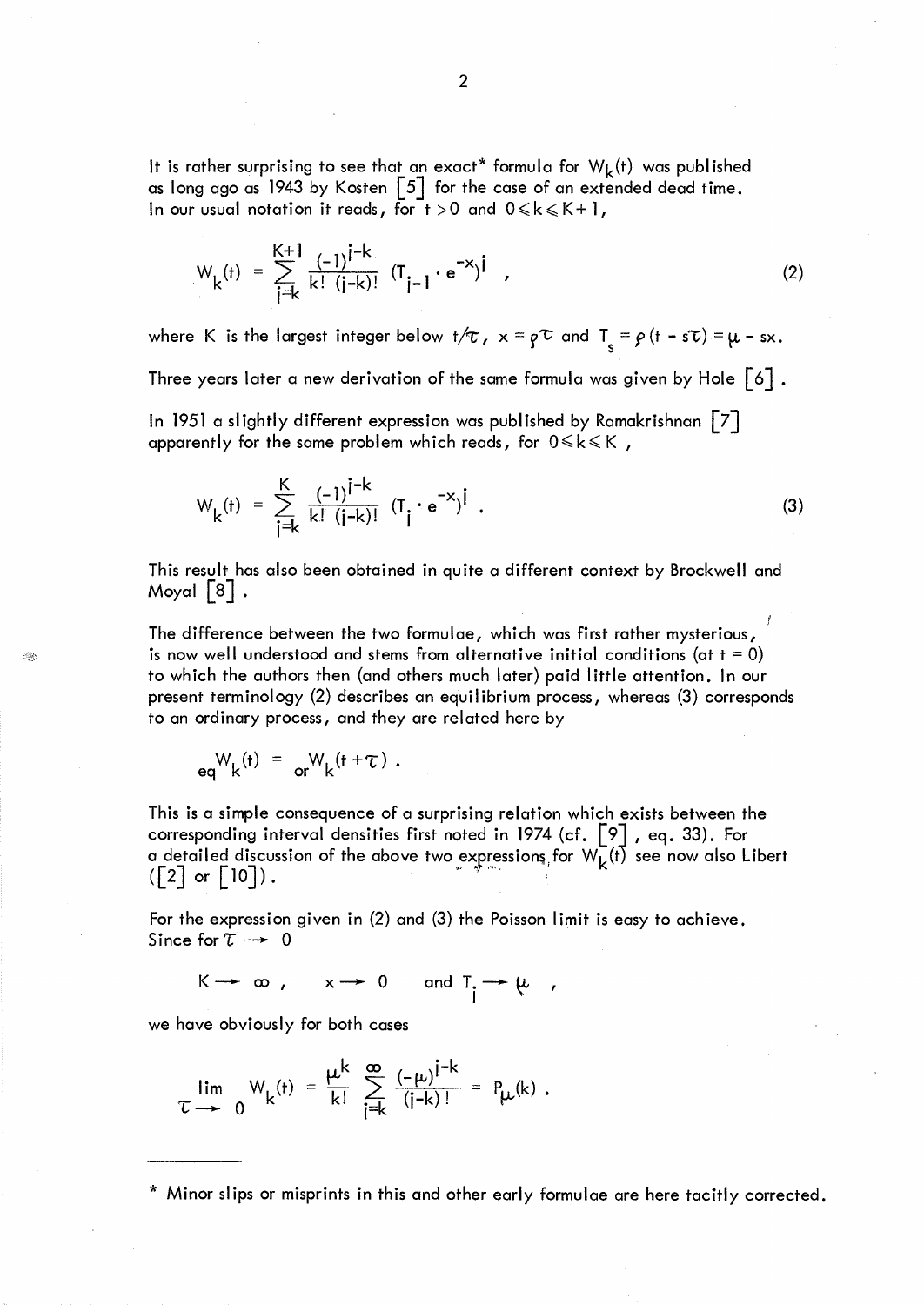## 2. The case of a "free counter"

There remains the third type of process, called "free counter", to be described, It happens that for an extended dead time this situation leads to a much more complicated expression for  $W_k(t)$ . Whereas the first two moments of k have been known for a long time, the probability distribution was first indicated in 1969 by an Italian group  $\lceil 11 \rceil$  . It reads in our notation

$$
W_{0}(t) = e^{-\mu},
$$
\n
$$
W_{k}(t) = (-1)^{k} \sum_{\ell=k}^{K+1} {(\ell-1) \choose k-1} \cdot R_{\ell}, \quad \text{for } 1 \le k \le K+1, \tag{4a}
$$
\n
$$
W_{k}(t) = e^{-\mu} e^{-(\ell-1)x} \sum_{i=0}^{\ell-1} \frac{(-T_{\ell-1})^{i}}{i!}.
$$

An equivalent, but slightly simpler form is

**OR** 

$$
W_{0}(t) = e^{-\mu},
$$
\n
$$
W_{k+1}(t) = (-1)^{k} \sum_{\ell=k}^{K} (\ell) \cdot Q_{\ell}, \quad \text{for } 0 \le k \le K, \qquad (4b)
$$
\n
$$
\text{with } Q_{\ell} = -R_{\ell+1} = e^{-\ell x} \sum_{j=0}^{\ell} \frac{(-T_{\ell})^{j}}{j!} - e^{-\mu}.
$$

The form of the probability distribution has been confirmed in a careful study by Libert (cf.  $\begin{bmatrix} 12 \end{bmatrix}$ , or  $\begin{bmatrix} 13 \end{bmatrix}$  for more details).

For later application it will also be useful to have available the following explicit expressions for  $Q_{\rho}$ :

$$
Q_0 = 1 - e^{-\mu},
$$
  
\n
$$
Q_1 = e^{-x} \left[ 1 - (\mu - x) \right] - e^{-\mu},
$$
  
\n
$$
Q_2 = e^{-2x} \left[ 1 - (\mu - 2x) + \frac{1}{2} (\mu - 2x)^2 \right] - e^{-\mu},
$$
  
\n
$$
Q_3 = e^{-3x} \left[ 1 - (\mu - 3x) + \frac{1}{2} (\mu - 3x)^2 - \frac{1}{6} (\mu - 3x)^3 \right] - e^{-\mu}.
$$
\n(4c)

Our problem now is to understand how (4) actually approaches a Poisson distribution for  $\tau \rightarrow 0$ , as it should do according to (1).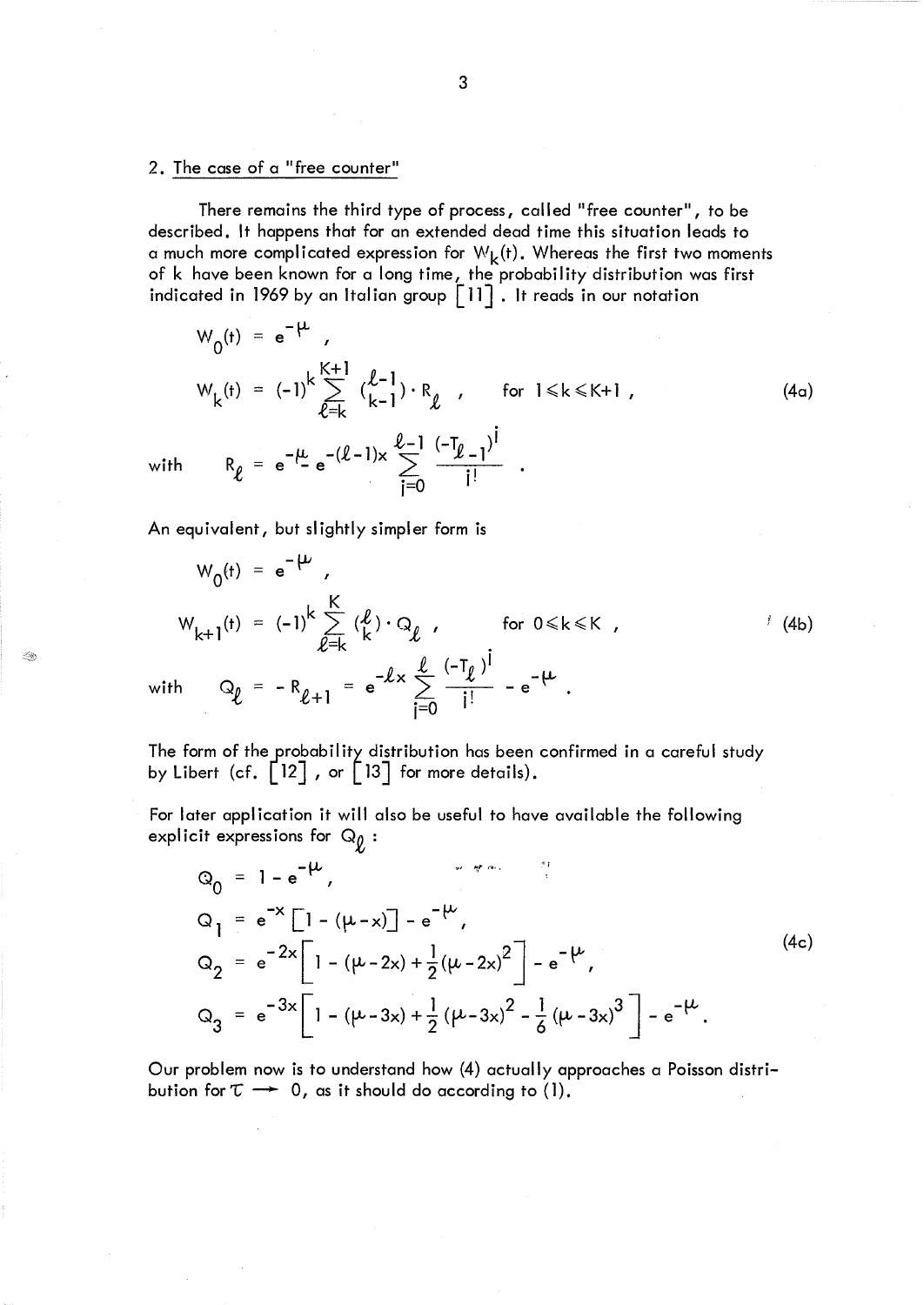In the limiting case  $\tau = 0$  we have

$$
Q_{\ell} = \sum_{j=0}^{\ell} \frac{(-\mu)^{j}}{j!} - e^{-\mu} = -\sum_{j=\ell+1}^{\infty} \frac{(-\mu)^{j}}{j!}
$$

which leads to the double sum

$$
W_{k+1}(t) = \frac{(-1)^{k+1}}{k!} \sum_{\ell=k}^{\infty} \frac{\ell!}{(\ell-k)!} \sum_{j=\ell+1}^{\infty} \frac{(-\mu)^{j}}{j!} . \qquad (5)
$$

It is still not easy to see from this form how the Poisson limit will eventually be reached.

Before treating the general case, it may be useful to look at a specific example and see how the necessary transformation can be accomplished. Let us choose for instance the case  $k = 2$ . Then (5) gives

$$
W_3(r) = \frac{(-1)^3}{2!} \sum_{\ell=2}^{\infty} \frac{\ell!}{(\ell-2)!} \sum_{j=\ell+1}^{\infty} \frac{(-\mu)^j}{j!},
$$

which we write in the form of a single sum over j

$$
W_3(t) = -\frac{1}{2} \sum_{i=3}^{\infty} \frac{A}{2} \frac{(-\mu)^i}{i!}.
$$

Q.

Expl icitly, the first terms of the new sum are

- for 
$$
j = 3: 2 \cdot 1 \frac{(-\mu)^3}{3!}
$$
  
\n- "  $j = 4: 2 \cdot 1 \frac{(-\mu)^4}{4!} + 3 \cdot 2 \frac{(-\mu)^4}{4!} + \cdots$   
\n- "  $j = 5: 2 \cdot 1 \frac{(-\mu)^5}{5!} + 3 \cdot 2 \frac{(-\mu)^5}{5!} + 4 \cdot 3 \frac{(-\mu)^5}{5!} = 2 \Lambda_4 \frac{(-\mu)^4}{4!}$ ,  
\n...

Hence, the "multiplicity" factor  $\gamma^{\Lambda}$ ; is seen to be given by (for  $j \ge 3$ )

$$
2^{\mathcal{A}} i = \sum_{\ell=2}^{i-1} \frac{\ell!}{(\ell-2)!} = \sum_{\ell=1}^{i-1} \frac{\ell^2}{\ell^2} - \sum_{\ell=1}^{i-1} \ell
$$
  
=  $\frac{(i-1)}{6} i (2i-1) - \frac{(i-1)}{2} i = \frac{1}{3} i (i-1) (i-2)$  (6)

since  $\sum_{n=0}^{\infty} \ell = \frac{n}{2}$  (n+1) *1.=1*  and  $\sum_{n=1}^{n} \ell^2 = \frac{n}{6}$  (n+1) (2n+1).  $\ell$ =1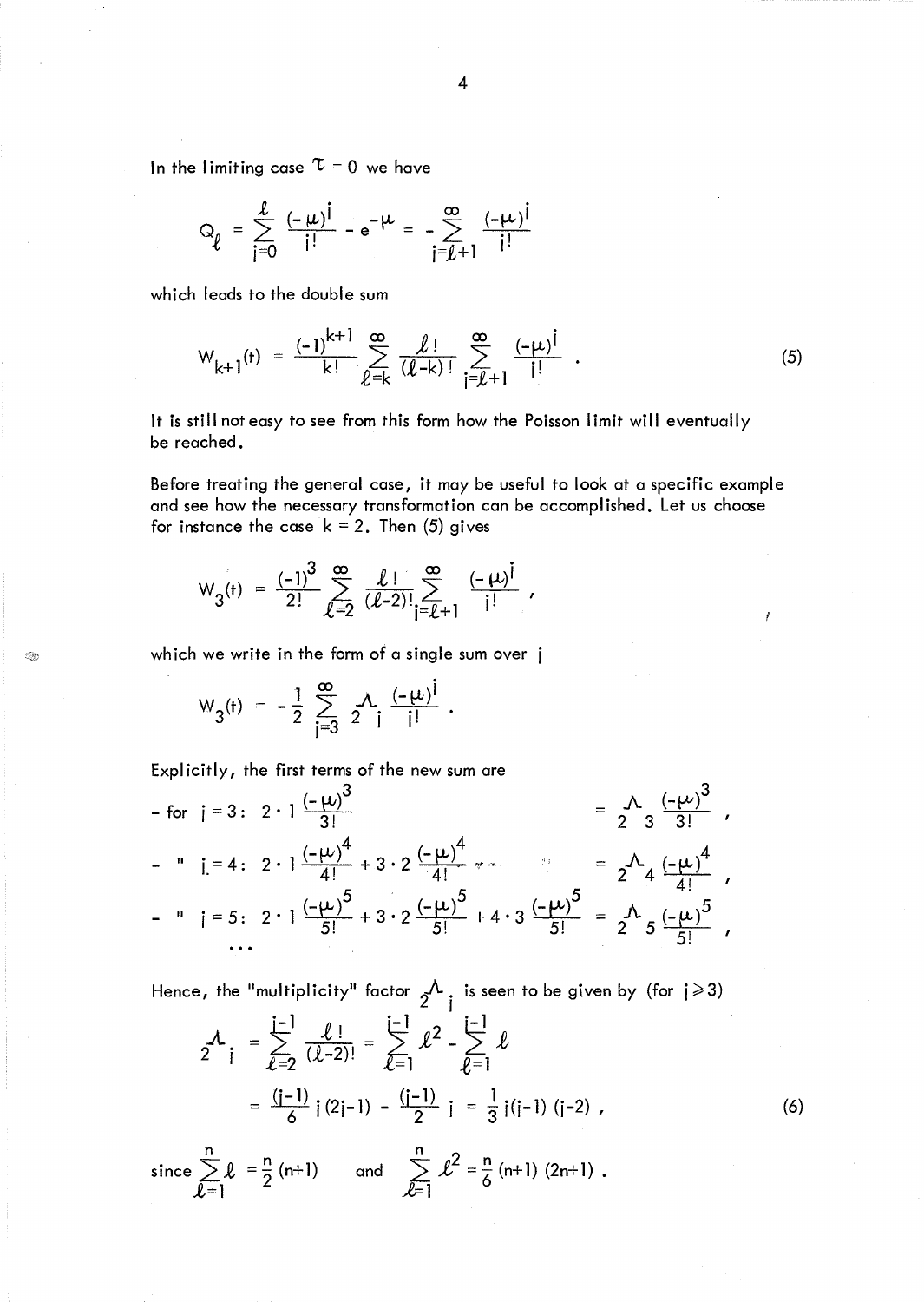Therefore, we have for  $k = 2$  the probability

$$
W_{3}(t) = \frac{(-1)^{3}}{2!} \sum_{j=3}^{\infty} \frac{1}{3} j(j-1) (j-2) \frac{(-\mu)^{j}}{j!}
$$
  
=  $\frac{(-1)^{3}}{6} \sum_{j=3}^{\infty} \frac{(-\mu)^{j}}{(j-3)!} = \frac{\mu^{3}}{6} \sum_{j=3}^{\infty} \frac{(-\mu)^{j-3}}{(j-3)!}$   
=  $\frac{\mu^{3}}{3!} \cdot e^{-\mu} = P_{\mu}(3)$ ,

as expected,

Q,

The generalization for an arbitrary value k is straightforward.

The multiplicity is now (for  $k \ge 0$  and  $j \ge k+1$ )

$$
\mathcal{N}_{i} = \sum_{\ell=k}^{i-1} \frac{\ell!}{(\ell-k)!} = \sum_{\ell=k}^{i-1} \prod_{s=0}^{k-1} (\ell-s) = \sum_{\ell=1}^{i-k} \prod_{s=0}^{k-1} (\ell+s) .
$$

According to Mangulis  $\left[14\right]$  there exists a general relation which can be put<sub>f</sub> in the form

$$
\sum_{\ell=1}^{n} \prod_{s=0}^{k-1} (\ell+s) = \frac{1}{k+1} \prod_{s=0}^{k} (n+s).
$$

The general expression for the multiplicity is therefore

The general expression for the multiplicity is therefore  
\n
$$
\frac{A}{k} = \frac{1}{k+1} \prod_{s=0}^{k} (i-k+s) = \frac{1}{k+1} \prod_{s=0}^{k} (i-s)
$$
\nWe are now in a position to proceed further with (5) which can be written as  
\n(for  $k \ge 0$ )

We are now in a position to proceed further with (5) which can be written as

$$
W_{k+1}(t) = \frac{(-1)^{k+1}}{k!} \sum_{j=k+1}^{\infty} \frac{A}{k} \frac{(-\mu)^j}{j!}
$$
  
\n
$$
= \frac{(-1)^{k+1}}{k!} \cdot \frac{1}{k+1} \sum_{j=k+1}^{\infty} \prod_{s=0}^{k} (j-s) \frac{(-\mu)^j}{j!}
$$
  
\n
$$
= \frac{(-1)^{k+1}}{(k+1)!} (-\mu)^{k+1} \sum_{j=k+1}^{\infty} \frac{(-\mu)^{j-k-1}}{(j-k-1)!}
$$
  
\n
$$
= \frac{\mu^{k+1}}{(k+1)!} \sum_{j=0}^{\infty} \frac{(-\mu)^j}{j!} = \frac{\mu^{k+1}}{(k+1)} \cdot e^{-\mu} = P_{\mu}(k+1) .
$$
 (8)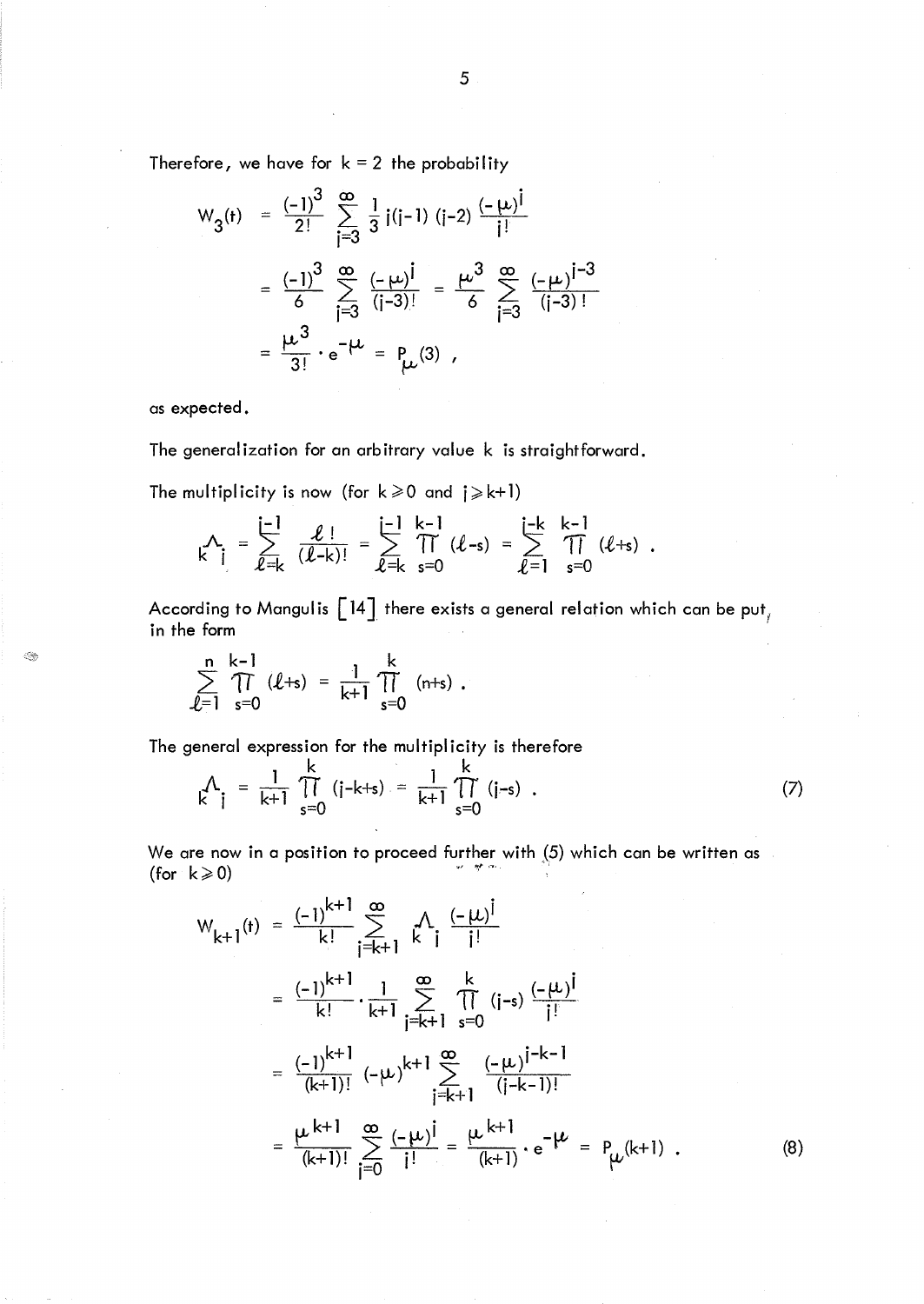Since  $W_0(t) = e^{-\mu} = P_{\mu}(0)$ , this result shows that there is indeed

$$
\lim_{\tau \to 0} W_{k}(t) = P_{k}(k), \qquad \text{for any } k \geq 0,
$$

when  $W_k(t)$  is given by (4).

# 3. The ordinary moments

Q,

The first two moments of the probability distribution (4) have been first derived by Feller  $\begin{bmatrix} 15 \end{bmatrix}$  by means of the now classical method of using Laplace transforms for renewal processes. The results for expectation and variance of k are

$$
E_{k}(t) = (\mu - x) e^{-x} + 1 - e^{-x}
$$
  
\n
$$
= 1 + (\mu - x - 1) e^{-x}, \quad \text{for } t \ge \tau
$$
  
\n
$$
\sigma_{k}^{2}(t) = e^{-x} (\mu - x) \cdot (1 - 2x e^{-x}) - e^{-x} + (1 + x)^{2} e^{-2x}
$$
  
\n
$$
= e^{-x} (\mu - 1 - x) + e^{-2x} \left[ 1 - 2x (\mu - 1) + 3x^{2} \right], \quad \text{for } t \ge 2\tau.
$$

These formulae have since beeuederived several times by various methods and were confirmed. Expressions are also known for the region  $0 < t < 2 \tau$ .

Foglio Para and Mandelli Bettoni [11] indicate an interesting form for the first moments which involves the quantities R<sub>p</sub> (or Q<sub>p</sub> in our notation), which were introduced above in (4). For the first few ordinary moments of  $k$ , defined by  $M_r(t) = E\{k^r\}$ , they give  $M_-(t) = 1$ 

$$
M_1(t) = R_2 - R_1 = Q_0 - Q_1,
$$
  
\n
$$
M_2(t) = 3R_2 - R_1 - 2R_3 = Q_0 - 3Q_1 + 2Q_2,
$$
  
\nfor  $t \ge T$ , (10)  
\n
$$
M_2(t) = 3R_2 - R_1 - 2R_3 = Q_0 - 3Q_1 + 2Q_2.
$$

It is easy to verify that these expressions are compatible with (9). Unfortunately, no hint to the derivation of (10) is given other than the indication that they are obtained from (4) "after straightforward calculations". It was tempting to see how this could actually be achieved.

Let us first check the normalization. From (4) we have

$$
M_{0}(t) = \sum_{k=0}^{K+1} W_{k}(t) = e^{-\mu} + \sum_{k=0}^{K} (-1)^{k} \sum_{\ell=k}^{K} {(\ell) \, Q_{\ell} \quad . \tag{11}
$$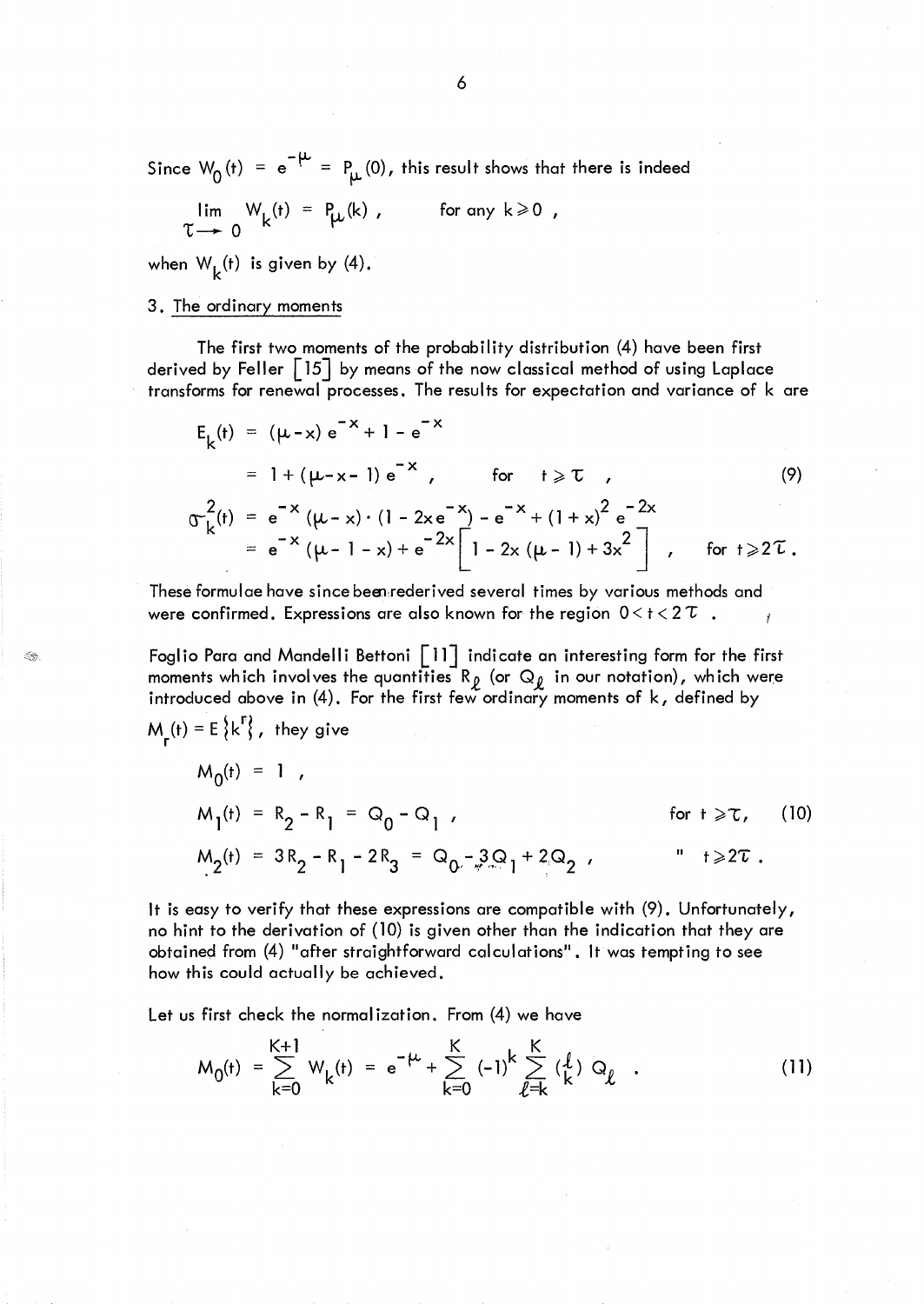The first contributions to the sum are

The first contributions to the sum are  
\n- for 
$$
k = 0
$$
:  $+\sum_{\ell=0}^{K} (\ell) Q_{\ell} = (\begin{matrix} 0 \\ 0 \end{matrix}) Q_{0} + (\begin{matrix} 1 \\ 0 \end{matrix}) Q_{1} + (\begin{matrix} 2 \\ 0 \end{matrix}) Q_{2} + \dots$ ,  
\n- "  $k = 1$ :  $-\sum_{\ell=1}^{K} (\ell) Q_{\ell} = -(\begin{matrix} 1 \\ 1 \end{matrix}) Q_{1} - (\begin{matrix} 2 \\ 1 \end{matrix}) Q_{2} - \dots$ ,  
\n- "  $k = 2$ :  $+\sum_{\ell=2}^{K} (\ell) Q_{\ell} =$   
\n...  
\n...

For  $K \geq 1$  we therefore have

S.

$$
M_{0}(t) = e^{-\mu} + Q_{0} + \sum_{\ell=1}^{K} Q_{\ell} \sum_{j=0}^{\ell} (-1)^{j} {(\ell) \choose j}.
$$
  
\nSince  $\sum_{j=0}^{\ell} (-1)^{j} {(\ell) \choose j} = (1 - 1)^{\ell} = 0$ , for  $\ell \ge 1$ , there only remains  
\n
$$
M_{0}(t) = e^{-\mu} + Q_{0} = 1
$$
\n(12)

which confirms the correct normalization of (4).

For the ordinary moments of order  $r \ge 1$  use of (4) yields

$$
M_{r}(t) = \sum_{k=0}^{K+1} k^{r} \cdot W_{k}(t) = \sum_{k=1}^{K+1} k^{r} (-1)^{k+1} \sum_{\ell=k-1}^{K} (\ell_{k-1}^{j}) Q_{\ell}.
$$
 (13)

The evaluation of this expression can be performed in the following way. First let us look again at the various terms of the sum over  $k$ , the first few of which are

- for 
$$
k = 1
$$
:  $+ I^r \sum_{\ell=0}^K (\ell) Q_{\ell} = I^r (0) Q_0 + I^r (1) Q_1 + I^r (2) Q_2 + ...$   
\n- "  $k = 2$ :  $- 2^r \sum_{\ell=1}^K (\ell) Q_{\ell} = - 2^r (1) Q_1 - 2^r (2) Q_2 - ...$   
\n- "  $k = 3$ :  $+ 3^r \sum_{\ell=2}^K (\ell) Q_{\ell} = + 3^r (2) Q_2 + ...$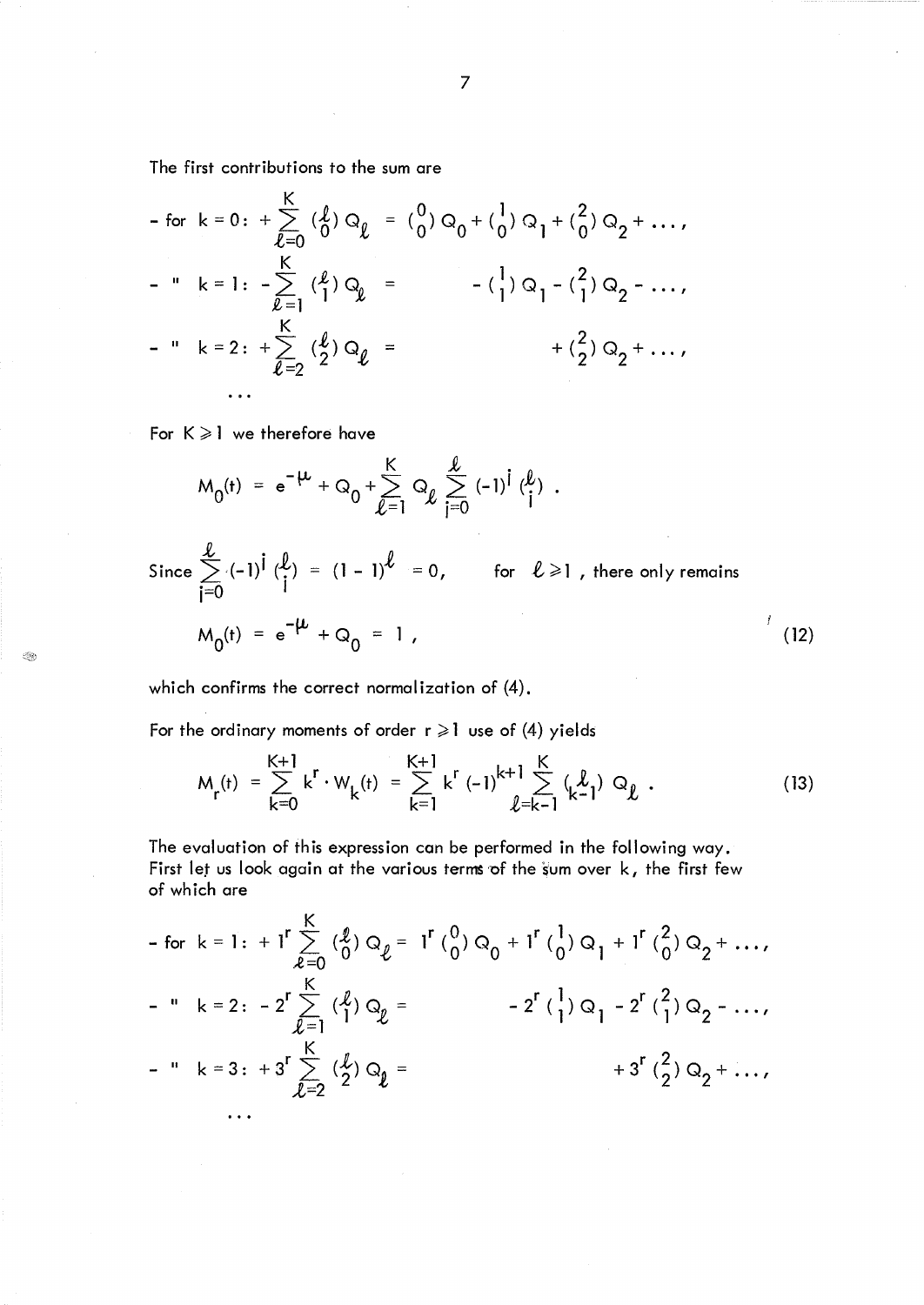Hence we get for the moments

$$
M_{r}(t) = \sum_{\ell=0}^{K} Q_{\ell} \sum_{j=0}^{\ell} (-1)^{j} (\ell_{j}^{\ell}) (j+1)^{r} .
$$

In order to proceed further with  $M_{\rm r}$  we now consider the sum

$$
Z(r,\ell) = \sum_{j=0}^{\ell} (-1)^{j} \binom{\ell}{j} (j+1)^{r}
$$
  
= 
$$
\sum_{j=0}^{\ell} (-1)^{j} \binom{\ell}{j} \sum_{m=0}^{r} \binom{r}{m} i^{m}
$$
 (14)

By using this quantity, the moments can be written as

$$
M_{r}(t) = \sum_{\ell=0}^{K} Q_{\ell} \cdot Z(r, \ell) . \qquad (15)
$$

According to  $\begin{bmatrix} 16 \end{bmatrix}$ , Stirling numbers of the second kind may be defined by the following expression (in our present notation)

$$
S(m,\ell) = \frac{1}{\ell!} \sum_{j=0}^{\ell} (-1)^{\ell-j} (\ell_j^{\ell}) \cdot j^m,
$$
 (16)

f

which is equivalent to

 $\langle \langle \rangle \rangle$ 

$$
\sum_{j=0}^{k} (-1)^{j} \binom{\ell}{j} j^{m} = (-1)^{k} \ell! \cdot S(m,\ell).
$$

It is therefore possible to write (14) in the form

$$
Z(r,\ell) = (-1)^{\ell} \ell! \sum_{m=0}^{r} {r \choose m} \cdot S(m,\ell) . \qquad (17)
$$

However, since Stirling numbers have the characteristic that  $S(m, l) = 0$ whenever  $l > m$ , we see also that

$$
Z(r,\ell) = 0 \quad \text{for} \quad \ell > m \tag{18}
$$

This allows us to reduce the expression (15) for the moments to the form

$$
M_{r}(t) = \sum_{\ell=0}^{r} Q_{\ell} \cdot Z(r, \ell) . \qquad (19)
$$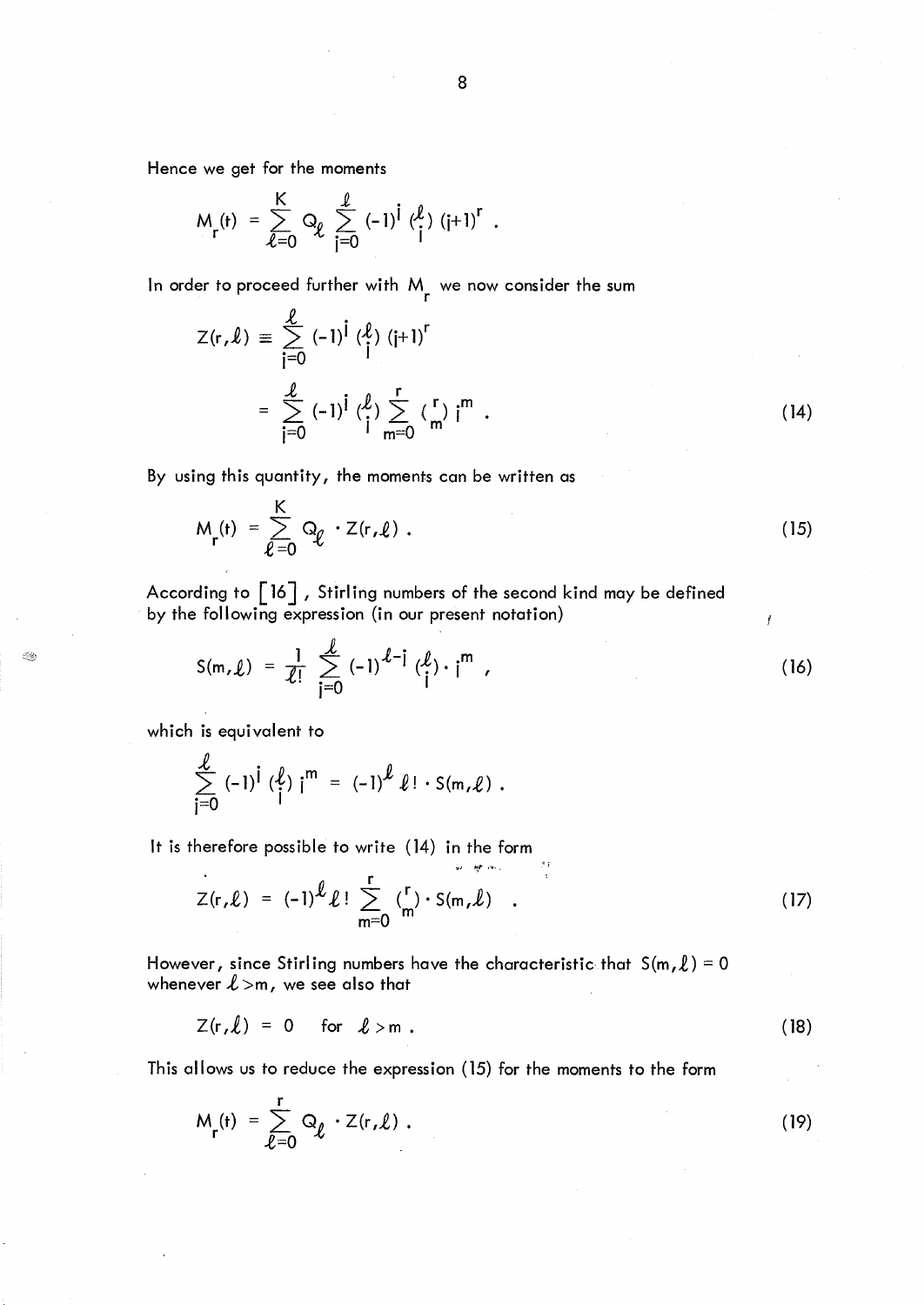By means of (18) we now find with (14), always for  $r \ge 1$ ,

$$
M_{r}(t) = \sum_{\ell=0}^{r} Q_{\ell} (-1)^{\ell} \ell! \sum_{m=\ell}^{r} {\binom{r}{m}} \cdot S(m,\ell) . \qquad (20)
$$

This expression can be greatly simplified. For this purpose we use a recurrence relation for Stirling numbers  $\left[16\right]$  which can be written as (d is a dummy integer)

$$
\begin{array}{lll} \text{(L)} & S(r, L) &= \sum_{m=L-d}^{r-d} \binom{r}{m} S(r-m, d) \cdot S(m, L-d) \quad . \end{array} \tag{21}
$$

For  $d = 1$  we get, since  $S(m, 1) = 1$ ,

$$
\left(\begin{matrix} \ell \\ 1 \end{matrix}\right) S(r, \ell) = \sum_{m=\ell-1}^{r-1} {r \choose m} S(m, \ell-1) ,
$$

or likewise, with  $\ell+1$  instead of  $\ell$ ,

Q.

$$
\begin{pmatrix} \ell+1 \\ 1 \end{pmatrix} \cdot S(r, \ell+1) = \sum_{m=\ell}^{r-1} {r \choose m} \cdot S(m, \ell) .
$$

From this follows, with the help of a well-known recurrence formula, the interesting relation

$$
\sum_{m=\ell}^{r} {r \choose m} \cdot S(m,\ell) = {r \choose r} \cdot S(r,\ell) + { \ell + 1 \choose 1} \cdot S(r,\ell+1)
$$
  
= S(r+1, \ell+1). (22)

Hence, we can now write (20) in the simple form

$$
M_{r}(t) = \sum_{\ell=0}^{r} (-1)^{\ell} \ell! \cdot S(r+1, \ell+1)^{\ell} \cdot \tilde{Q}_{\ell}, \qquad (23)
$$

which is generally valid for  $r \geq 1$  and  $t \geq r\tau$ .

The simplest practical examples lead readily to

 $M_1$ (t) = Q<sub>0</sub> - Q<sub>1</sub>, for t  $\geq \tau$ ,  $M_2(t) = Q_0 - 3Q_1 + 2Q_2$  $t \geqslant 2\overline{t}$ , (24)  $M_3$ (t) = Q<sub>0</sub> - 7Q<sub>1</sub> + 12Q<sub>2</sub> - 6Q<sub>3</sub>,  $t \geqslant 3$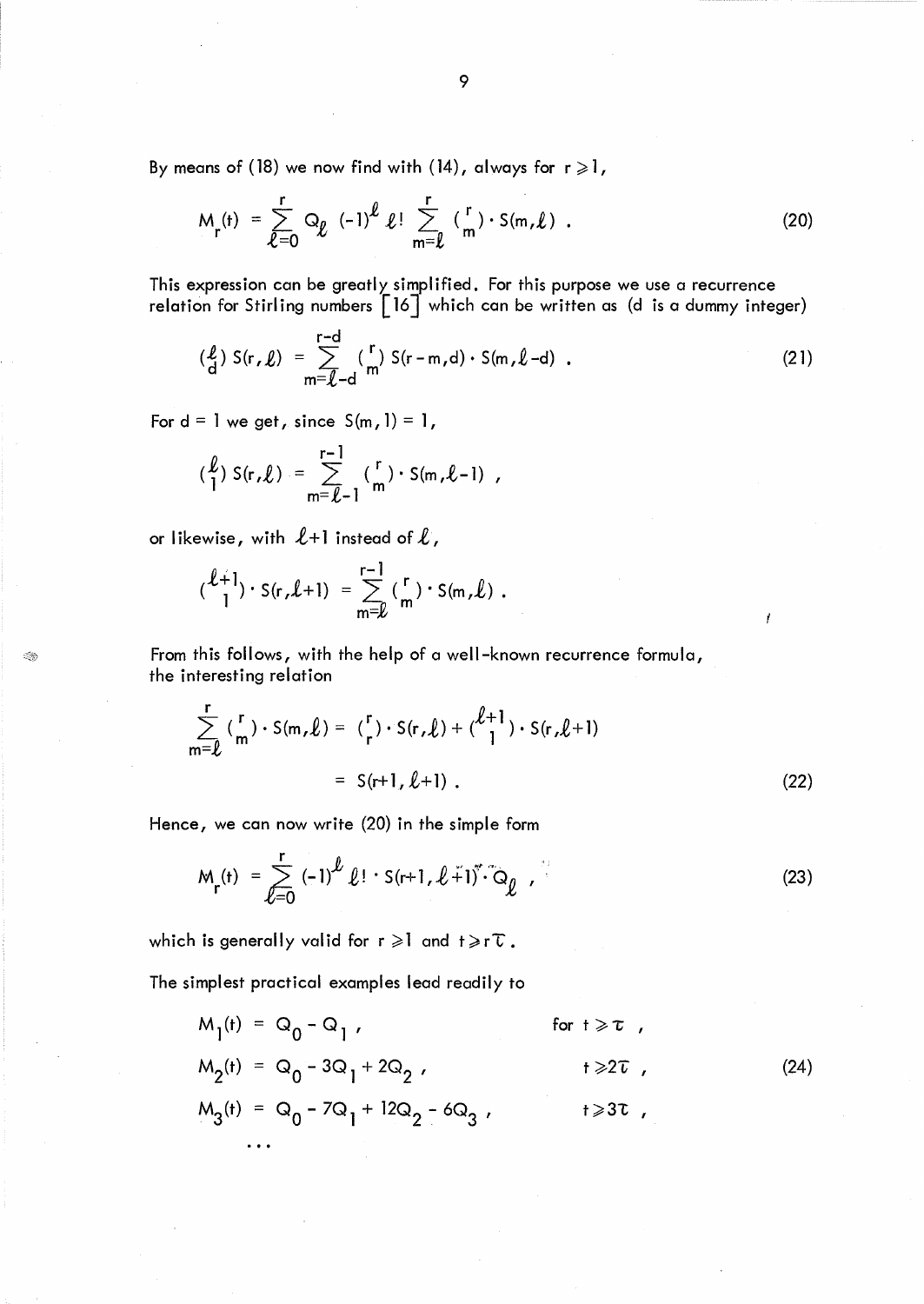These results fully confirm and slightly generalize the formula  $(10)$  given by Foglio Para and Mandelli Bettoni in the excellent section 5 of their paper  $\lceil$ 11], which, however, at other places was found to be somewhat less rei iable for some details.

#### 4. Some central moments

B

The central moments of k, defined by  $\mu_r(t) = E\{(k-M_l)^r\}$ , are of obvious practical importance. In addition, explicit expressions up to third order would be most welcome for providing independent checks on the rei iabil ity of previouslyestablished asymptotic formulae. Since  $\mu_D(t) = M_O(t) = 1$  and  $\mu_I(t) = 0$ , the cases of real interest are  $r = 2$  and  $r = 3$ .

For the variance we find with the help of (24)

$$
\mu_2(t) = \sigma_k^2(t) = M_2(t) - M_1^2(t)
$$
  
=  $Q_0 - Q_0^2 - 3Q_1 - Q_1^2 + 2Q_0Q_1 + 2Q_2$  (25)

Use of the explicit expressions given in (4c) leads, after some rearrangement, to

$$
\mu_2(t) = e^{-x}(\mu - 1 - x) + e^{-2x} \left[1 - 2x(\mu - 1) + 3x^2\right], \text{ for } t \geq 2\tau,
$$

which is in agreement with (9). With the help of the abbreviation  $y = e^X$ we can also arrive at the form

$$
\mu_2(t) = \frac{1}{y} \left[ \mu (y-2x) + 1 - y + x(2-y+3x) \right],
$$

which coincides with the asymptotic expression given previously in  $\lceil 17 \rceil$ .

For the third central moment we have similarly

$$
\mu_{3}(t) = M_{3}(t) - 3 M_{2}(t) \cdot M_{1}(t) + 2 M_{1}^{3}(t)
$$
\n
$$
= Q_{0} - 3Q_{0}^{2} + 2Q_{0}^{3} - 7Q_{1} - 9Q_{1}^{2} - 2Q_{1}^{3} + 12Q_{2} - 6Q_{3}
$$
\n
$$
+ 6Q_{0} (2Q_{1} + Q_{1}^{2} - Q_{2}) - 6Q_{0}^{2} Q_{1} + 6Q_{1} Q_{2}. \tag{26}
$$

Substitution of (4c) into this equation leads to a very long and unwieldy expression which we do not want to reproduce here. The many rearrangements needed to bring it into a more manageable form are completely elementary and of no interest. One can finally arrive at an expression of the form

$$
\mu_3(t) = e^{-x}(\mu - 1 - x) + 3e^{-2x} \left[ 1 - 2x(\mu - 1) + 3x^2 \right] - e^{-3x} \left[ 2 + 6x - 9x^2(\mu - 1) + 17x^3 \right].
$$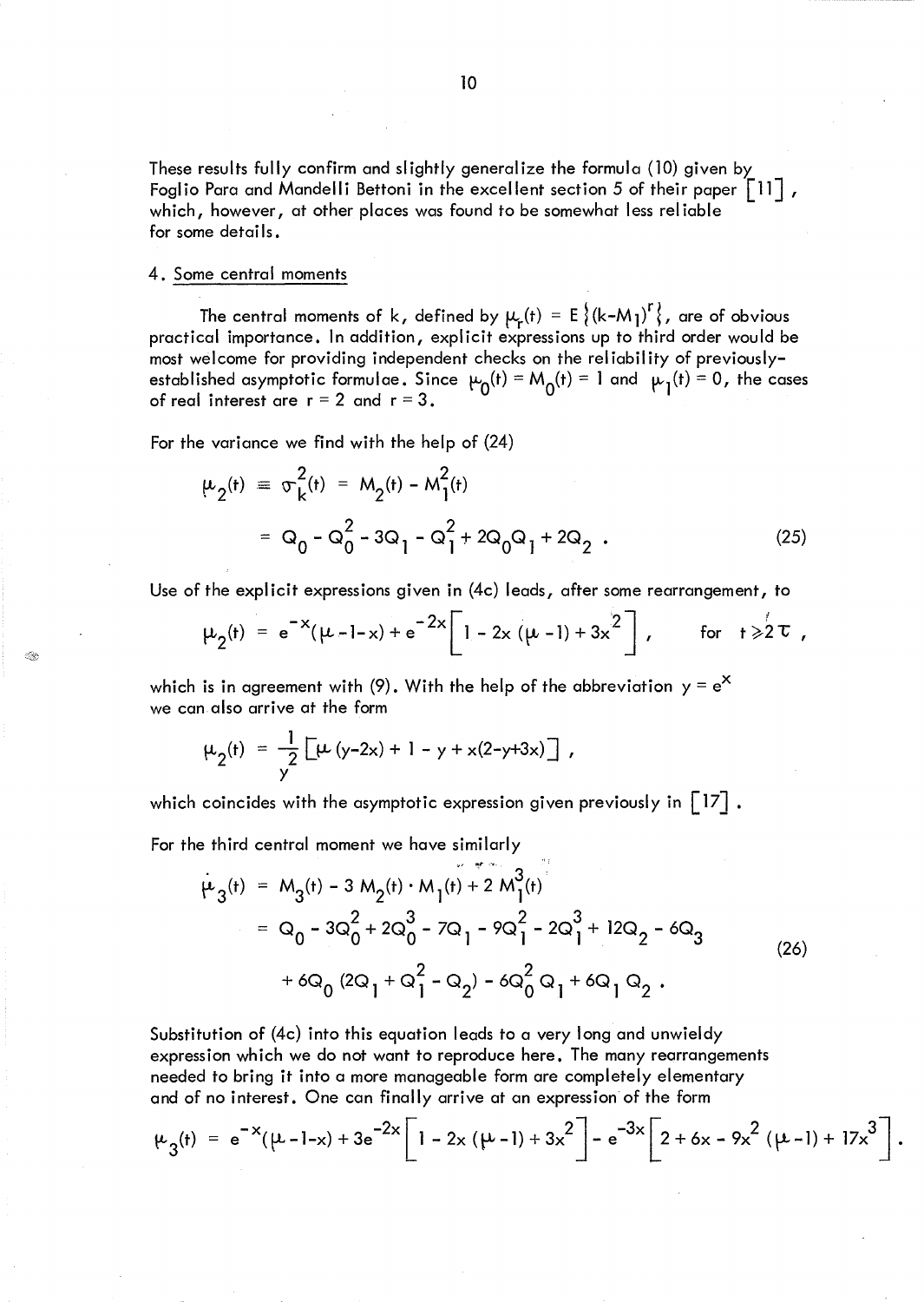By grouping together all the contributions which are proportional to  $\mu$  =  $\rho$ t we obtain

$$
\mu_{3}(t) = \mu(e^{-x} - 6x e^{-2x} + 9x^{2} e^{-3x}) - e^{-x}(1+x) + 3e^{-2x}(1 + 2x + 3x^{2})
$$
  
\n
$$
- e^{-3x}(2 + 6x + 9x^{2} + 17x^{3})
$$
  
\n
$$
= e^{-3x}(e^{2x} - 6x e^{x} + 9x^{2}) \cdot \mu
$$
  
\n
$$
+ e^{-3x}\left\{-2 - 6x - 9x^{2} - 17x^{3} + 3e^{x}(1 + 2x + 3x^{2}) - e^{2x}(1 + x)\right\}.
$$

By means of the abbreviation  $y = e^X$  this can finally be put in the form (always for  $t \geqslant 3\tau$ )

$$
\mu_3(t) = \frac{1}{y^3} \left\{ \mu(y - 3x)^2 + y \left[ 3 + 6x + 9x^2 - y(1+x) \right] - 2 - 6x - 9x^2 - 17x^3 \right\}.
$$

It is not without rei ief that we note that this formula is in exact agreement with the corresponding asymptotic expression given previously  $\lceil 18 \rceil$  , which was of a conspicuously complicated form.

It seems to be a general feature of extended dead times that the asymptotic  $\rightarrow$ moments of order r for the corresponding counting distributions are in fact rigorous provided that  $t \geq rT$ .

### References

 $<\,$ 

- $\Box$ J.W. Muller: "Some formulae for a dead-time-distorted Poisson process" , Nucl. Instr. and Meth. 117,401 (1974), also in Recueil de Travaux du Bureau International des Poids et Mesures (BI PM), vol. 4 (1973-1974)
- $\lceil 2 \rceil$ J. Libert: "Statistique de comptage des systemes radioactifs" , Rapport PNPE–109 (1975), revision 1976 .
- $\lceil 3 \rceil$ J. W. Muller: "Some relations between asymptotic results for dead-timedistorted processes. Part I: The expectation values", Rapport BI PM-75/11 (1975), also in Recueil de Travaux du BI PM, vol. 6 (1977-1978)
- $\lceil 4 \rceil$ J. Libert: "Comparaison des distributions statistiques de comptage des systemes radioactifs", NucI. Instr. and Meth. 136, 563 (1976)
- $\lceil 5 \rceil$ L. Kosten: "On the frequency distribution of the number of discharges counted by a Geiger-MUller counter in a constant interval" , Physica iQ, 749 (1943)
- $\lceil 6 \rceil$ N. Hole: "On the distribution of counts in a counting apparatus", Arkiv Mat. Astr. Fys. 33B, no. 8 (1946)